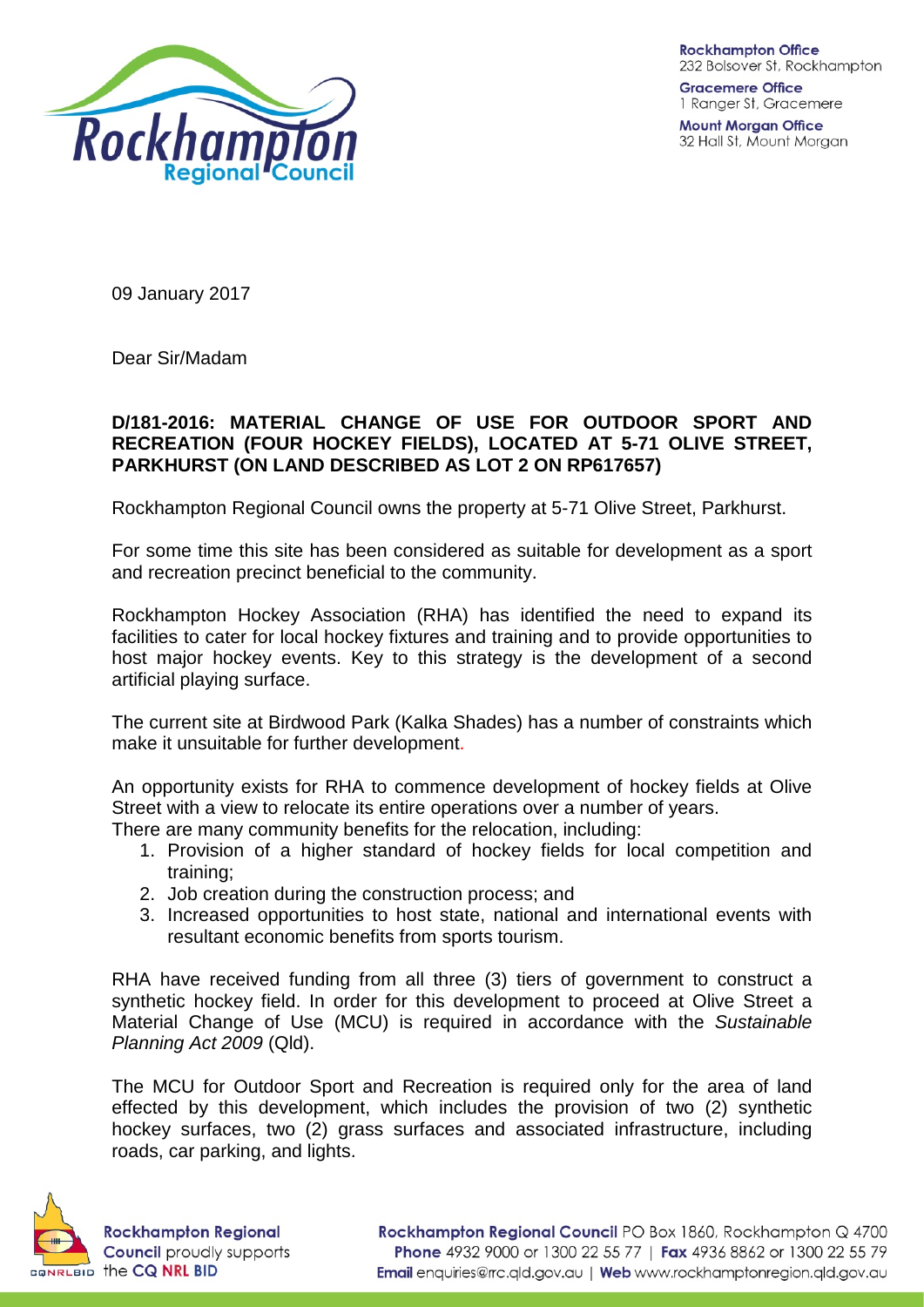As the application is Impact Assessable, a notice to the owners of all land adjoining the proposed site is required. However, Council has determined that broader notification is necessary and has included all properties within approximately a 625m radius of the proposed development and along identified traffic routes.

During the notification period for the application, Monday 9 January 2017 to Monday 20 February 2017, you may make a submission to Council about the application. To assist you in this process and to ensure that all submissions received during the public notification period are considered 'properly made' under the *Sustainable Planning Act 2009* (Qld) a form has been developed and attached for your use.

More information on the proposed development, material change of use application and the project can be found on Council's Website [\(http://www.rockhamptonregion.qld.gov.au/Community-and-Events/Regional-](http://www.rockhamptonregion.qld.gov.au/Community-and-Events/Regional-Voice/Current-Engagements)[Voice/Current-Engagements\)](http://www.rockhamptonregion.qld.gov.au/Community-and-Events/Regional-Voice/Current-Engagements), at Council's Customer Service Centres or by phoning 4932 9000.

Yours faithfully

Jardust

Sophia Czarkowski **Sports and Education Supervisor**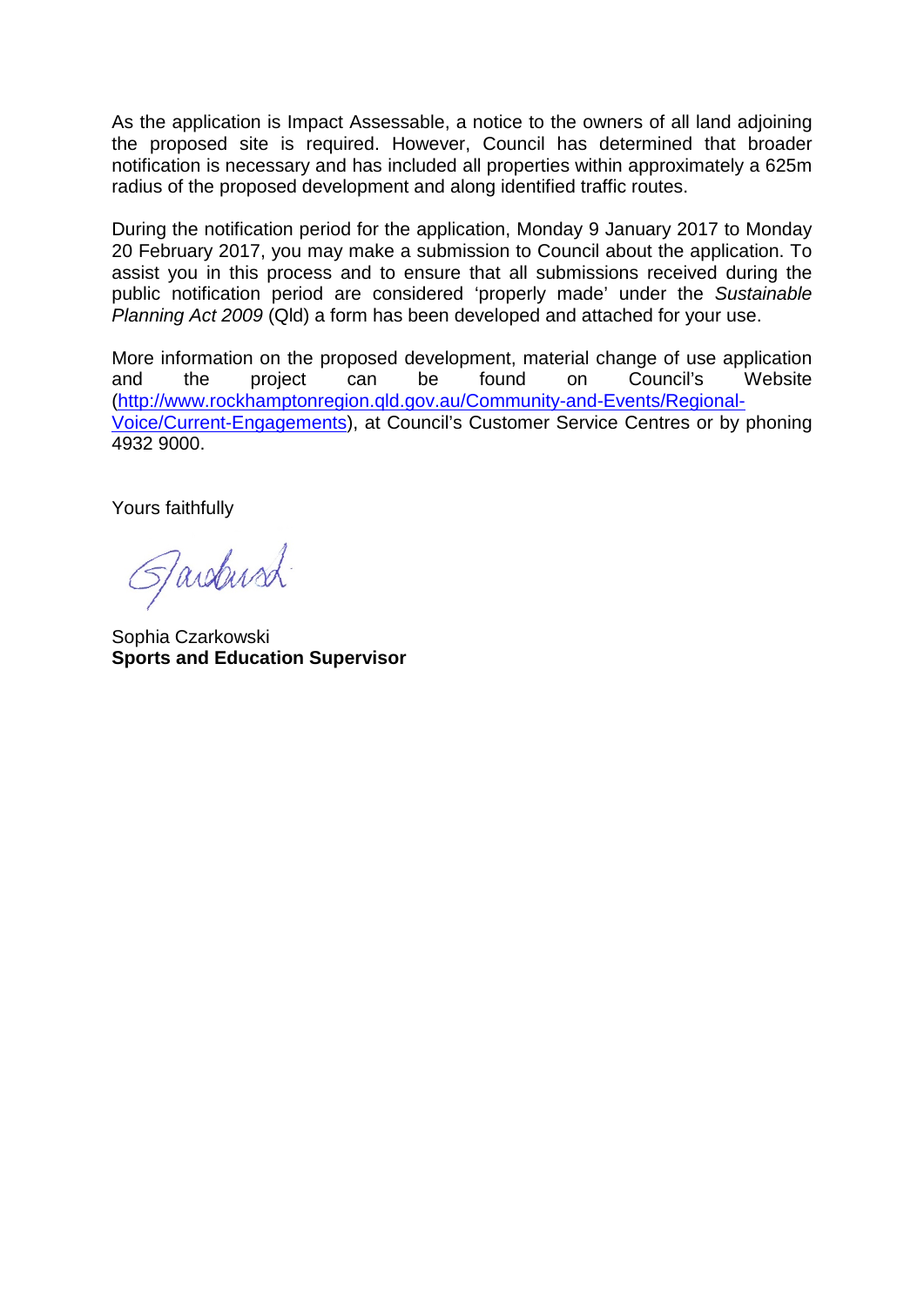## **Brief overview of 5-71 Olive Street, Parkhurst**

The parcel of land at 5-71 Olive Street, Parkhurst has been on the agenda for a number of years with it being identified as a future site for development in the 2010 Regional Open Space Strategy (recommendation 32).

The site was subsequently master planned for the primary purpose of accommodating Rockhampton Netball Association in 2011. Due to the indicative costs of development of the sporting precinct resulting from major highway upgrades the matter was not pursued.

In 2015, discussions commenced with Rockhampton Hockey Association regarding potential opportunities for construction of a second artificial hockey surface and an application was submitted for funding.

It was determined that Kalka Shades (Birdwood Park) was not suitable for a second artificial surface due to flooding issues and a range of alternatives were investigated. It was determined that hockey should relocate to Olive Street and Council Officers further investigate this block of land for the development of a sporting precinct.

Rockhampton Hockey Association will be located on the southern side of Olive Street with proposed access from McMillan Avenue. The site is subject to a Material Change of Use for Outdoor Sport and Recreation.

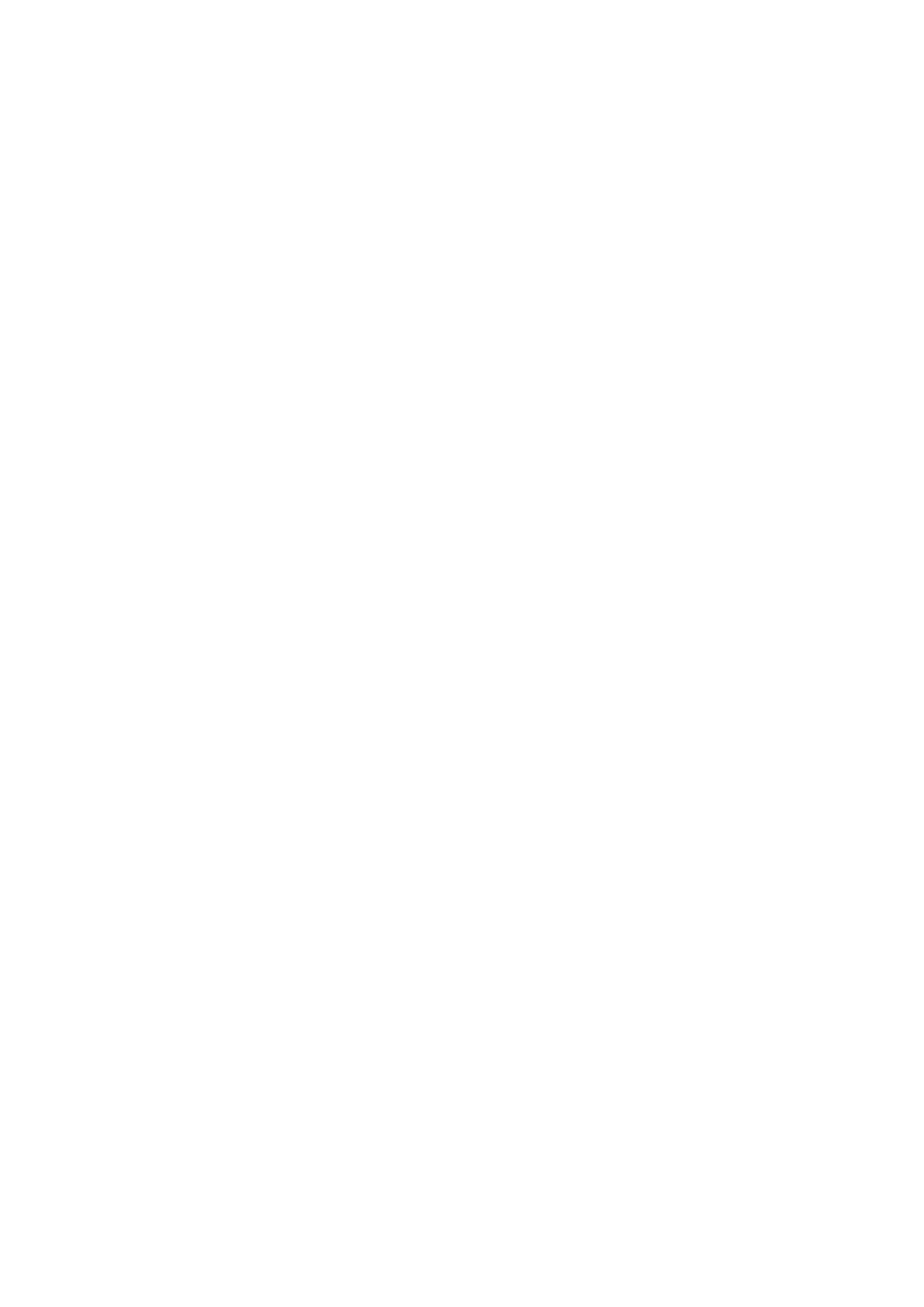## **D/181-2016 Material Change of Use Submission Form 5-71 Olive Street, Parkhurst (Lot 2 on RP617657)**

**Privacy Notice:** Rockhampton Regional Council is collecting the personal information you supply on this form for the purpose of processing your application. Council is authorised to do this in line with section 297 of the *Sustainable Planning Act* 2009. Your personal details will not be disclosed to any other person or agency external to Council without your consent in accordance with section 306(3) of the *Sustainable Planning Act 2009.* 



**This form is to be completed if a submission is to be made regarding the proposed Material Change of Use for the hockey relocation. The submission must be lodged with Council between 9 January and 20 February 2017. Please note sections marked with an asterisk (\*) are mandatory fields.** 

P: 07 4932 9000 | E: enquiries@rrc.qld.gov.au | W: www.rrc.qld.gov.au | PO Box 1860 Rockhampton QLD 4700 | ABN: 59 923 523 766

| <b>Contact Details</b>                                                                                                                                                                                                   |                               |                         |      |  |
|--------------------------------------------------------------------------------------------------------------------------------------------------------------------------------------------------------------------------|-------------------------------|-------------------------|------|--|
| Organisation name (if applicable):                                                                                                                                                                                       |                               |                         |      |  |
| *Primary contact name:                                                                                                                                                                                                   |                               |                         |      |  |
| First                                                                                                                                                                                                                    |                               | Middle                  | Last |  |
| $\Box$ Mr<br>$\Box$ Miss<br>*Title:<br>$\Box$ Mrs                                                                                                                                                                        | $\Box$ Ms<br>$\Box$           | Other (please specify): |      |  |
| *Residential address:                                                                                                                                                                                                    |                               |                         |      |  |
| *Postal address (if different):                                                                                                                                                                                          |                               |                         |      |  |
| Preferred contact number:                                                                                                                                                                                                |                               | Email:                  |      |  |
| Additional Parties (please complete if additional parties are included in this submission. full name and residential or business<br>address for each person is required. Please attached an additional page if required) |                               |                         |      |  |
| Full name:                                                                                                                                                                                                               | Residential/business address: |                         |      |  |
| Full name:                                                                                                                                                                                                               | Residential/business address: |                         |      |  |
| Full name:                                                                                                                                                                                                               | Residential/business address: |                         |      |  |
| *Submission (the submission must state the grounds for which the submission is for and the facts and circumstances relied on in<br>support of the grounds)                                                               |                               |                         |      |  |
| Attention:                                                                                                                                                                                                               |                               |                         |      |  |
| Mr Evan Pardon<br><b>Chief Executive Officer</b><br>Rockhampton Regional Council                                                                                                                                         |                               |                         |      |  |
| RE: D/181-2016: MATERIAL CHANGE OF USE FOR OUTDOOR SPORT AND RECREATION (FOUR HOCKEY<br>FIELDS), LOCATED AT 5-71 OLIVE STREET, PARKHURST (ON LAND DESCRIBED AS LOT 2 ON<br>RP617657)                                     |                               |                         |      |  |
| Enter details of submission here                                                                                                                                                                                         |                               |                         |      |  |
|                                                                                                                                                                                                                          |                               |                         |      |  |
|                                                                                                                                                                                                                          |                               |                         |      |  |
|                                                                                                                                                                                                                          |                               |                         |      |  |
|                                                                                                                                                                                                                          |                               |                         |      |  |
|                                                                                                                                                                                                                          |                               |                         |      |  |